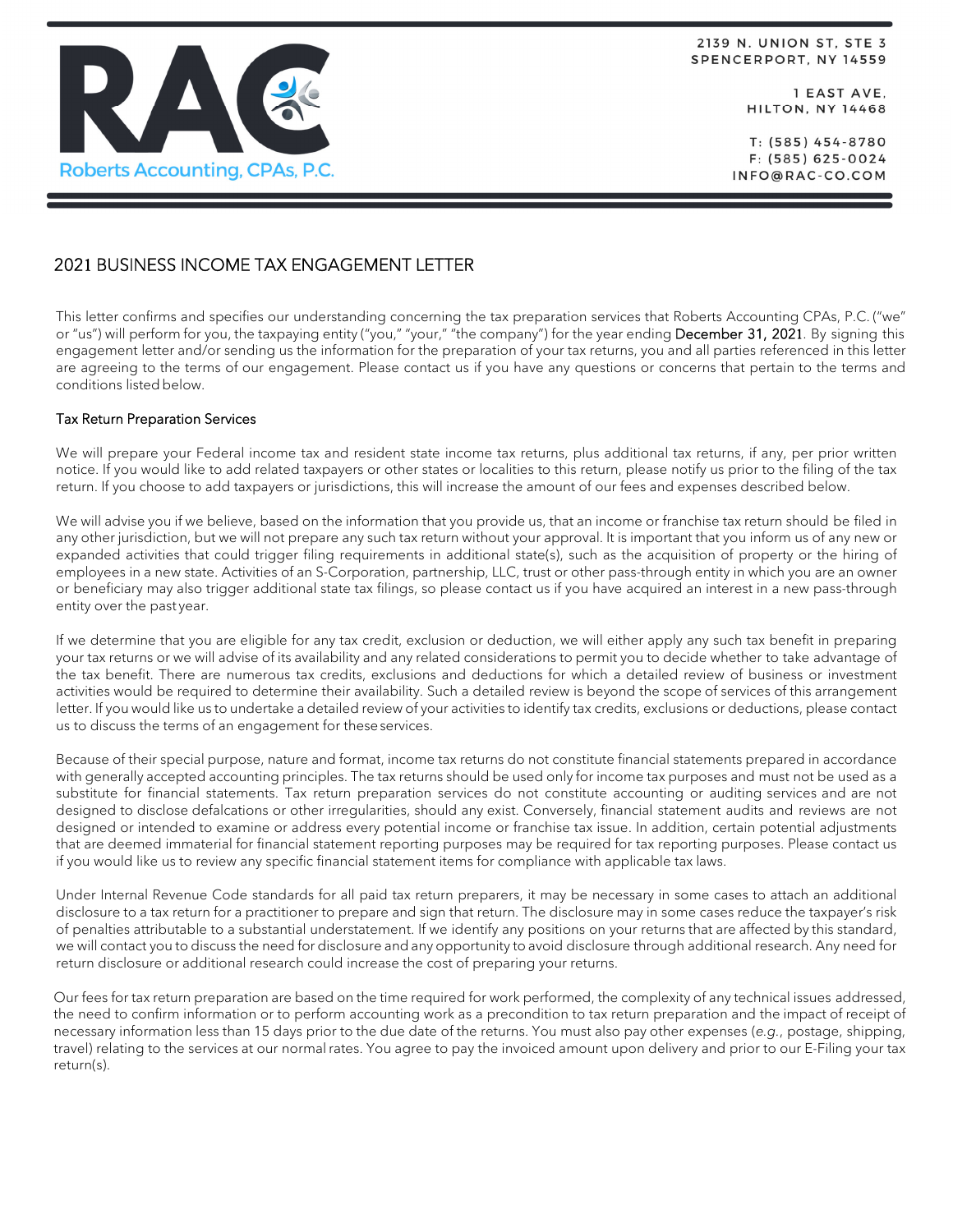## Your Copy of Your Tax Returns

Federal law requires that we provide the taxpayer with a copy of any paper-filed Federal tax return for which we are the paid preparer. For electronically filed Federal returns for which we are the paid preparer, we are required to provide the taxpayer with the information contained on the return. We will provide you with a paper copy of the tax return as well as an electronic copy of the tax return should you request it. Such electronic information is sent to you in a .*pdf* or similar format.

## Electronic Filing of Tax Returns

Federal and state tax laws mandate the electronic filing of certain tax returns and requests for extension. In some cases, the taxpayer may elect to file a tax return in paper format and in other cases, an election to opt out of electronic filing is not available. Occasionally, technical limitations prevent the electronic filing of a particular return.

We will use our best efforts to electronically file your tax returns. Prior to electronic filing, we will provide you with the information to be included on your return for your review and approval. Federal and state laws require that we obtain your written authorization prior to electronically filing a return, so it is critical that you sign and return the authorization form to permit electronic filing by the return's due date.

If we cannot electronically file any tax return, whether due to technical limitations or for any other reason, we will provide you with those returns for filing in paper format. If you would like to opt out of electronic filing and file your returns in paper format, you must contact us immediately so that we can determine whether such an opt out is legally permissible and provide you with any required documentation. If any return is provided to you in paper format for filing, it is critical that you sign, date and mail that return by its due date.

#### Your Responsibility to Provide Information

To prepare your tax returns, it will be necessary for you to provide us with the financial and other information that we request. We may provide you with an organizer, a questionnaire and/or another request for information for the preparation of your returns and it is necessary for you to respond to these requests completely and accurately. If you have any questions concerning a particular question or request, please contact us. You should also provide us with copies of information returns and other documentation relating to your taxable income (e.g., W-2s, 1099s, K-1s). For us to prepare state income or franchise tax returns, you must provide us information indicating the amount of income earned in each state, and the sales, property and employees in each state.

You must deliver all financial and other information necessary for preparation of your returns to us at least 15 days prior to the due date of the returns. Applicable laws and professional standards require us to apply certain review procedures in preparing a tax return and we need adequate time to perform these procedures. If for any reason you are unable to provide us with this information at least 15 days prior to the due date, it may be necessary to seek an extension of the time for filing (if available). Please note that in seeking any extension of time for filing any tax return, you will be required to pay the estimated amount of any taxes due by the original due date in order for the extension to be effective.

#### Foreign Account Reporting

U.S. citizens and residents and certain nonresidents (including individuals, corporations, partnerships, trusts and estates) who have a financial interest in or signature or other authority over any "financial accounts" in a foreign country are required to make a separate filing if the aggregate value of these accounts exceeded \$10,000 at any time during 2014. Filing requirements also apply to those with direct or indirect control over a foreign or domestic entity with foreign financial accounts, even if the taxpayer does not have foreign financial accounts of its own. Foreign "financial accounts" include a wide variety of items, such as:

| Bank Accounts                                                                            | Mutual Funds     | Life Insurance                   |
|------------------------------------------------------------------------------------------|------------------|----------------------------------|
| Credit Cards I                                                                           | Retirement Plans | Securities or brokerage accounts |
| Interests in partnerships, trusts or other pass-through entities having foreign accounts |                  |                                  |

Because persons with a financial interest and persons with signature authority are required to submit filings, a single account can require multiple filings. For example, a corporate-owned foreign account would require filings by the corporation and by the individual corporate officers with signature authority. These filings must be made by June 30, and the time for filing is not extended by a tax return extension. There are severe civil and criminal penalties for non-compliance of these filing requirements. Even an inadvertent failure or incomplete filing can result in a \$10,000 civil penalty and the IRS has begun enforcing these penalties.

We are able to assist you in the preparation of these foreign account filings if you request. These services are beyond the scope of normal tax return preparation and will result in an additional fee. Fees for preparing these filings and any related advice will be based on the time required for work performed, the number of filings prepared, the complexity of any technical issues addressed and the impact of any impending deadline, plus out-of-pocket expenses. If you would like us to prepare these filings or if you have questions concerning your filing obligations, you should contact us as soon as possible and provide us with all requested information.